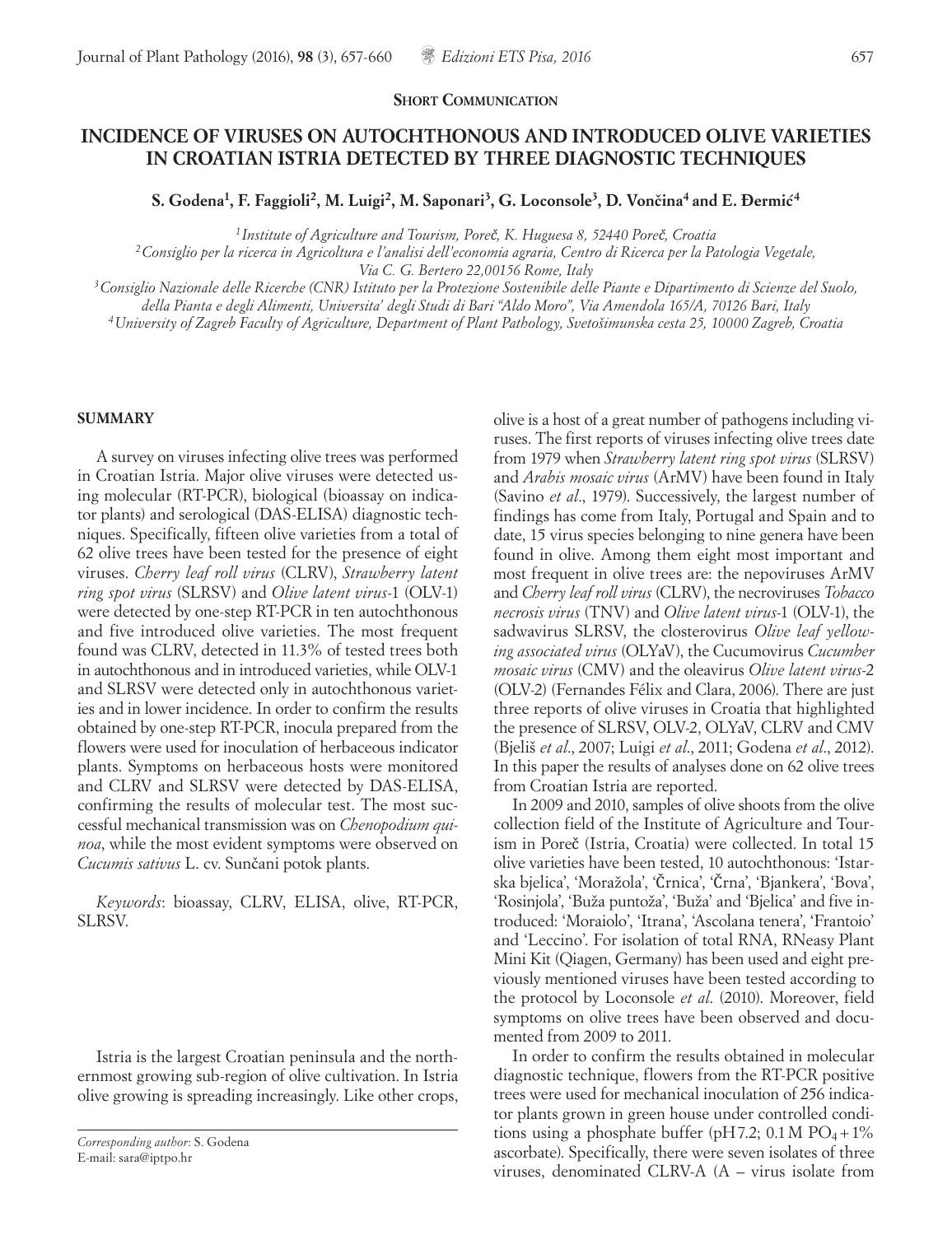| Variety       | No. of<br>analyzed<br>trees | No. of<br>infected<br>trees | Percentage of | infected trees $(\%)$ infected with CLRV $(\%)$ | No. and percentage of trees No. and percentage of trees<br>infected with OLV-1 $(\%)$ | No. and percentage of trees<br>infected with SLRSV (%) |
|---------------|-----------------------------|-----------------------------|---------------|-------------------------------------------------|---------------------------------------------------------------------------------------|--------------------------------------------------------|
| Autochthonous |                             |                             | 19.6          | 5 (9.8)                                         | 3(5.9)                                                                                | 2(3.9)                                                 |
| Introduced    |                             |                             | 18.2          | 2(18.2)                                         |                                                                                       |                                                        |
| Total         | 62                          |                             | 19.4          | 7(11.3)                                         | 3(4.8)                                                                                | 2(3.2)                                                 |

**Table 1.** Results of molecular diagnostic (RT-PCR) on autochthonous and introduced olive varieties.

**Table 2.** Symptoms observed on different varieties of olive trees in which viruses have been detected.

| Symptoms / Variety                    | 'Rosinjola'   | 'Frantoio' | 'Buža' seedling | 'Ascolana tenera' | 'Buža puntoža'       | 'Buža'         |
|---------------------------------------|---------------|------------|-----------------|-------------------|----------------------|----------------|
|                                       |               |            |                 |                   |                      |                |
| Yellowing or yellow<br>spots          | $+$           | $^{+}$     | $^{+}$          |                   | $^{+}$               | $+$            |
| Jaggies and sickle<br>leaves          |               | $+$        |                 |                   |                      | $+$            |
| Defoliation                           |               |            | $^{+}$          |                   |                      |                |
| Irregularities of<br>shoots branching |               | $^{+}$     |                 |                   | $^{+}$               |                |
| Ripening delay                        | $^{+}$        |            |                 |                   |                      |                |
| Bifurcations                          |               | $^{+}$     |                 | $^{+}$            |                      | $^{+}$         |
| Deformations or<br>twisted leaves     | $^{+}$        |            |                 | $^{+}$            | $^{+}$               | $+$            |
| Virus isolate                         | <b>CLRV-R</b> | CLRV-F     | CLRV-Bs         | CLRV-A            | SLRSV-B <sub>p</sub> | <b>SLRSV-B</b> |



**Fig. 1.** Fruits and leafs of olive variety 'Rosinjola' infected with *Cherry leaf roll virus* (CLRV-R) showing deformation and yellowing of leaves and univen fruit ripening.

variety 'Ascolana tenera'), CLRV-F (F – isolate from 'Frantoio'), and CLRV–Bs (Bs – 'Buža' seedlings); OLV-1-R (R – 'Rosinjola') and OLV-1-Bp (Bp – 'Buža puntoža'); SLRSV-B and SLRSV-Bp (B – 'Buža'; Bp – 'Buža puntoža'). The intensity of symptoms, the type of symptoms and the number of infected leaves were checked every two to seven days.

Leaves of symptomatic inoculated plants and flowers of infected olive trees were tested by ELISA (Clark and Adams, 1977) using commercial antisera (Loewe Biochemica, Sauerlach, Germany). All tests were performed according to manufacturer's instructions.

In total, 12 out of 62 olive trees tested positive to CLRV, OLV-1 and SLRSV by RT-PCR, whereas ArMV, TNV, OLYaV, CMV and OLV-2 were not found. The most frequent virus was CLRV, which was detected in autochtonous ('Buža' and 'Rosinjola') and introduced ('Ascolana tenera' and 'Frantoio') varieties. Precisely, CLRV was detected in four samples from seedlings of 'Buža' variety and in one sample from the varieties 'Frantoio', 'Ascolana tenera' and 'Rosinjola'. Detailed description of virus infection is given in Table 1. In other countries the percentage of this virus varied from 0.5% in Spain (Bertolini *et al*., 2001) to 33.3% in Italy (Saponari *et al*., 2002).

OLV-1 and SLRSV were detected with lower incidence and only on autochthonous varieties. SLRSV was detected on two samples of varieties 'Buža puntoža' and 'Buža', and OLV-1 in 'Rosinjola', 'Buža' and 'Buža puntoža'. The percentage of infection of OLV-1 in other countries varied from 5.7% in Egypt (Youssef *et al*., 2010) to 34.3% in Tunisia (El Air *et al*., 2010), while incidence of SLRSV varied from 0.3% in Lebanon (Fadel *et al*., 2005) to 29.2% in Italy (Saponari *et al*., 2002). This virus was previously detected in Croatia with an incidence of 6.7% (Bjeliš *et al*., 2007).

Different types of symptoms have been observed associated to specific virus infection (Table 2 and Fig. 1). No symptoms were observed on 'Buža puntoža' and 'Rosinjola' found infected by OLV-1 infection. In bioassay, the viruses, from flowers of RT-PCR positive trees were transmitted on seven different herbaceous indicator species (Table 3). A great variety of types and severity of symptoms were observed (Fig. 2 and Fig. 3). The success of the transmission was confirmed by DAS-ELISA for CLRV and SLRSV. The most successful transmission of CLRV and SLRSV was on *Chenopodium quinoa* in which in the case of isolate OLV-1-Bp infection, unusual shape of leaves reminding the shape of an olive leaf was observed (Fig.3). Inoculated plants of *Cucumis sativus* L. cv. Sunčani potok reacted with the strongest symptoms for all viral isolates. *C. sativus* L.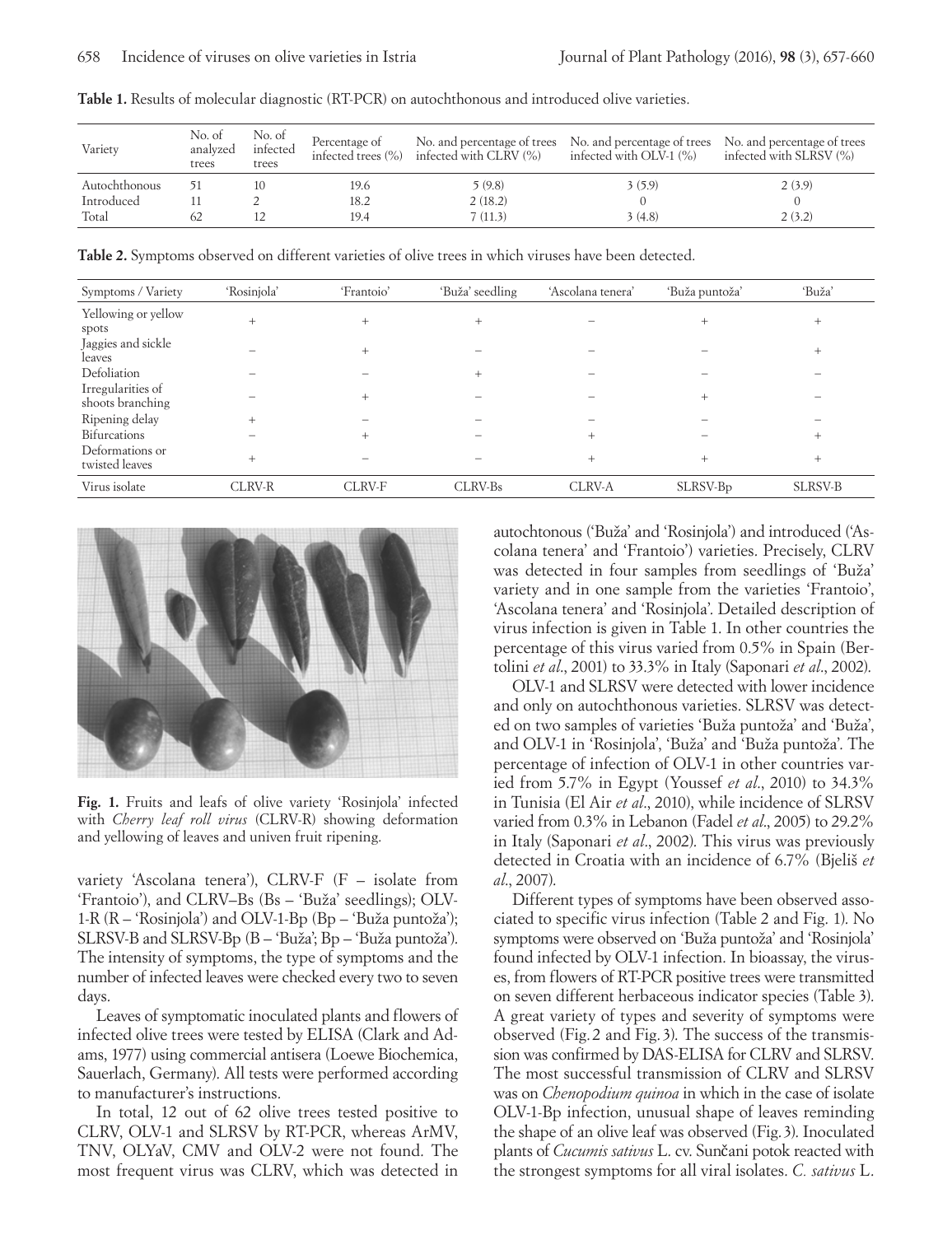

**Fig. 2.** Symptoms of twisted leaves on *Chenopodium quinoa*  Willd. caused by CLRV-Bs isolate.



**Fig. 3.** Deformed leaves of test plant *Chenopodium quinoa*  Willd. induced by OLV-1-Bp isolate.

**Table 3.** Herbaceous indicator plants (used in biotest and DAS-ELISA) and olive flowers (used in DAS-ELISA). CLRV and SLRSV have been detected by DAS-ELISA (n.t. – not tested).

| Indicator plant and flowers of different<br>olive varieties | No. of plant in<br>biotest | Virus isolate tested                                    | N° infected/N° total<br>in DAS-ELISA | Percentage<br>(%)        |  |
|-------------------------------------------------------------|----------------------------|---------------------------------------------------------|--------------------------------------|--------------------------|--|
|                                                             |                            | $CLRV$ ( $-Bs, -A, -F$ )                                | 4/19                                 | 21.0                     |  |
| Chenopodium quinoa Willd.                                   | 43                         | $OLV-1$ $(-Bp, -R)$                                     | n.t.                                 | $\overline{\phantom{0}}$ |  |
|                                                             |                            | $SLRSV$ $(B, -Bp)$                                      | 7/13                                 | 53.8                     |  |
|                                                             | 39                         | $CLRV$ ( $-Bs, -A, -F$ )                                | 0/17                                 | $\mathbf{0}$             |  |
| Cucumis sativus L. cv. Dugi zeleni                          |                            | $OLV-1$ $(-Bp, -R)$                                     | n.t.                                 |                          |  |
|                                                             |                            | $SLRSV$ $(B, -Bp)$                                      | 0/13                                 | $\theta$                 |  |
|                                                             |                            | $CLRV$ ( $-Bs, -A, -F$ )                                | 0/17                                 | $\mathbf{0}$             |  |
| Cucumis sativus L. cv. Pariški kornišon                     | 41                         | $OLV-1$ $(-Bp, -R)$                                     | n.t.                                 |                          |  |
|                                                             |                            | $SLRSV$ $(B, -Bp)$                                      | 0/14                                 | $\theta$                 |  |
|                                                             | 13                         | CLRV (-Bs)                                              | 0/2                                  | $\Omega$                 |  |
| Cucumis sativus L. cv. Sunčani potok                        |                            | SLRSV (-B <sub>p</sub> )                                | 1/7                                  | 14.3                     |  |
|                                                             | 16                         | $OLV-1$ $(-BD)$<br>SLRSV (-B <sub>p</sub> )<br>CLRV(.A) | n.t.                                 |                          |  |
| Nicotiana benthamiana Domin.                                |                            |                                                         | 0/6                                  | $\Omega$                 |  |
|                                                             |                            |                                                         | 0/5                                  | $\theta$                 |  |
|                                                             | 40                         | $OLV-1$ $(-Bp, -R)$                                     | n.t.                                 |                          |  |
| Nicotiana glutinosa L.                                      |                            | $SLRSV$ $(B, -Bp)$                                      | 0/17                                 | $\Omega$                 |  |
|                                                             | 64                         | $CLRV$ ( $-Bs, -A, -F$ )                                | 2/27                                 | 7.4                      |  |
| Nicotiana tabacum L. cv. Burley                             |                            | $OLV-1$ $(-Bp, -R)$                                     | n.t.                                 |                          |  |
|                                                             |                            | SLRSV (-B, -Bp)                                         | 0/18                                 | $\theta$                 |  |
| Variety 'Buža'                                              |                            | CLRV-Bs                                                 | 0/1                                  | 0                        |  |
| Variety 'Ascolana tenera'                                   |                            | <b>CLRV-A</b>                                           | 0/1                                  | 0                        |  |
| Variety 'Frantoio'                                          |                            | <b>CLRV-F</b>                                           | 0/1                                  | $\mathbf{0}$             |  |
| Variety 'Buža'                                              |                            | <b>SLRSV-B</b>                                          | 0/1                                  | $\Omega$                 |  |
| Variety 'Buža puntoža'                                      |                            | SLRSV-B <sub>p</sub>                                    | 1/1                                  | 100.0                    |  |
| <b>TOTAL</b>                                                | 256                        | <b>CLRV</b><br><b>SLRSV</b>                             | 6/90<br>9/90                         | 6.7<br>10.0              |  |

cv. Sunčani potok showed to be the most sensitive to virus infections while *Nicotiana glutinosa* showed the lowest symptoms expression for all viral isolates. The isolate SLRSV-Bp induced average peak intensity of symptoms in all indicator plants (on five plants it induced the maximum intensity of symptoms and on four indicator plants the symptoms were observed on all leaves). This isolate induced the greatest number of infected leaves per total leaves number on *C. sativus* cv. Sunčani potok, while on indicator plant *C. sativus* cv. Dugi zeleni it induced the lowest number of infected leaves. The isolate CLRV-A had the lowest pathogenic potential observed in this survey on *C. sativus* cv. Dugi zeleni, since it induced the maximum of intensity of symptoms only once, but no plants developed symptoms on all leaves. In general, systemic symptoms appeared on *C. quinoa*, *C. sativus* cv. Pariški kornišon,